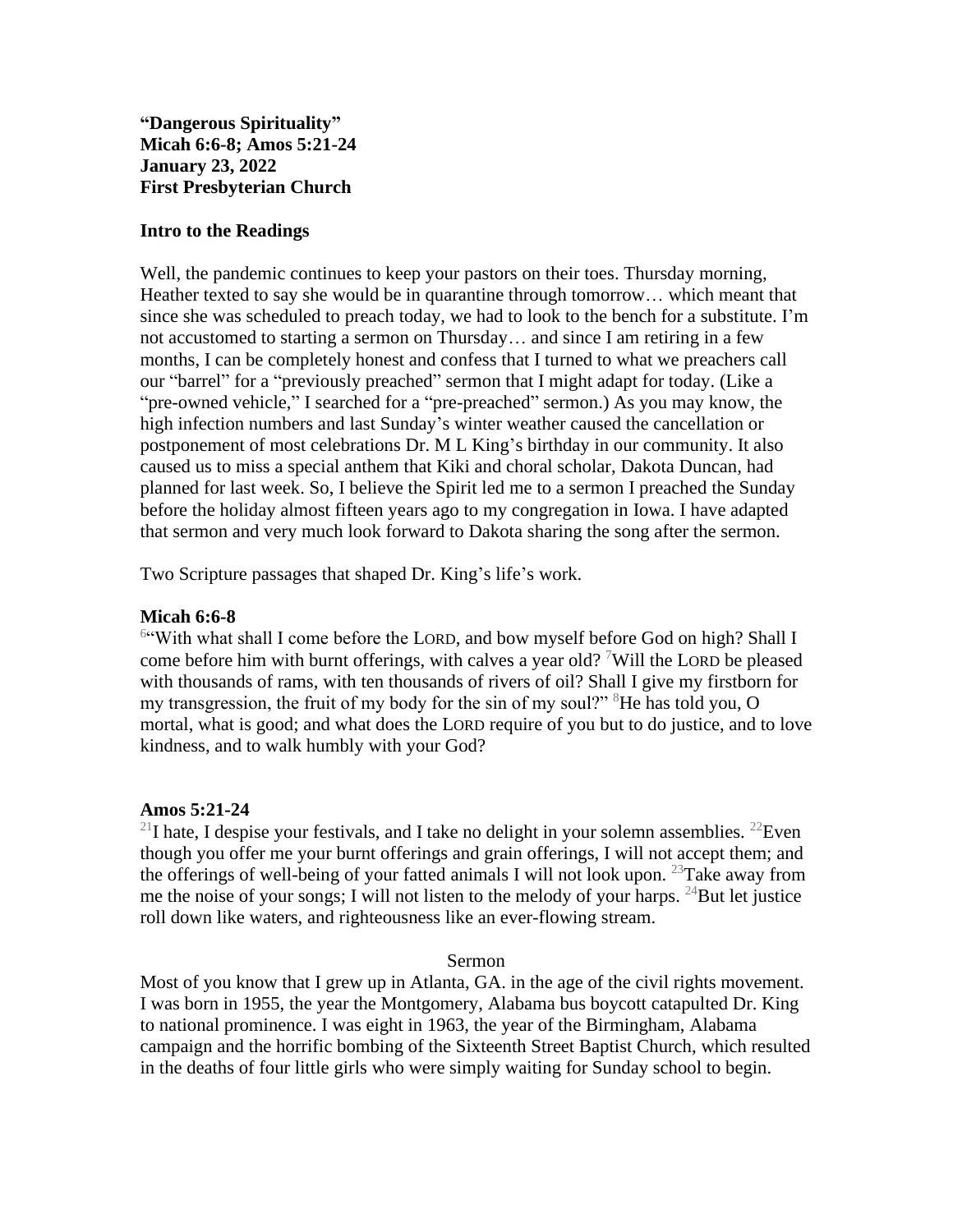I was nine when Dr. King became the youngest person ever to receive the Nobel Peace Prize. And I was thirteen, when in Memphis, Tennessee to support black garbage workers, he was assassinated on the balcony of the Lorraine Motel. I would like to be able to tell you that I have vivid memories of these events and that the Malone dinner table was a place where African Americans were regular guests or at least a place where the events of the day were discussed. I would like to be able to tell you that my pastors and the members of the Second Ponce de Leon Baptist Church were involved in the struggle to end racial discrimination in Atlanta and the South. I would like to tell you that, but I cannot. Though I remember some talk of rioting in downtown Atlanta, we lived in the suburbs. I do remember that whites and blacks lived very separate lives… but I do not remember segregated bathrooms or lunch counters or water fountains… I had no understanding of red-lining neighborhoods or employment discrimination. Though Dr. King and I both grew up Baptist in Atlanta, I have no childhood memory of ever being on Sweet Auburn Ave or knowing anything about the Ebenezer Baptist Church where King and his father were pastors. And I don't remember ever hearing anything about civil rights from the pastors and deacons of the Second Ponce de Leon Baptist Church. My hunch is that some of them might have been sympathetic to the movement... but I imagine they would have been like those eight white pastors King wrote to in his "Letter from a Birmingham Jail"… folks who agreed that racial injustice was real and wrong, but who thought these issues should be addressed more slowly and in a more civilized manner in the courts rather than in the streets.

So, it's not that my parents were bad people – they were actually very good people… compassionate and willing to serve those in need, regardless of skin color. Neither were the people of my church bad people; they weren't. They were just people of their time and place – white, suburban, Baptists, from the Deep South – who may have sympathized with the plight of those less fortunate but were just not the type to join the struggle to end racial discrimination. And in this sense the apple doesn't fall far from the tree. In many ways, I am much like my parents, much more a pastor and priest than a prophet. Well, enough about me. Let's turn to Dr. King.

Of course, there are many aspects of Dr. King's work that we remember. **There is his oratory giftedness.** Though he was a theologian and a movement strategist, King was first and foremost a preacher of the Word of God. He used human words in very creative ways to confront, to encourage, to persuade, to give hope and vision.

**There is also his unwavering commitment to non-violence and civil disobedience.**  In the way of Jesus, King answered to a higher law and believed that whenever human law came into conflict with divine law, the faithful action was to disobey the unjust human law. He once said: "An individual who breaks a law that conscience tells him is unjust, and who willingly accepts the penalty of imprisonment in order to arouse the conscience of the community over its injustice, is in reality expressing the highest respect for the law." And when Dr. King did that… when he deliberately disobeyed what he considered to be unjust human laws… he provoked violence from others, but never responded with violence himself.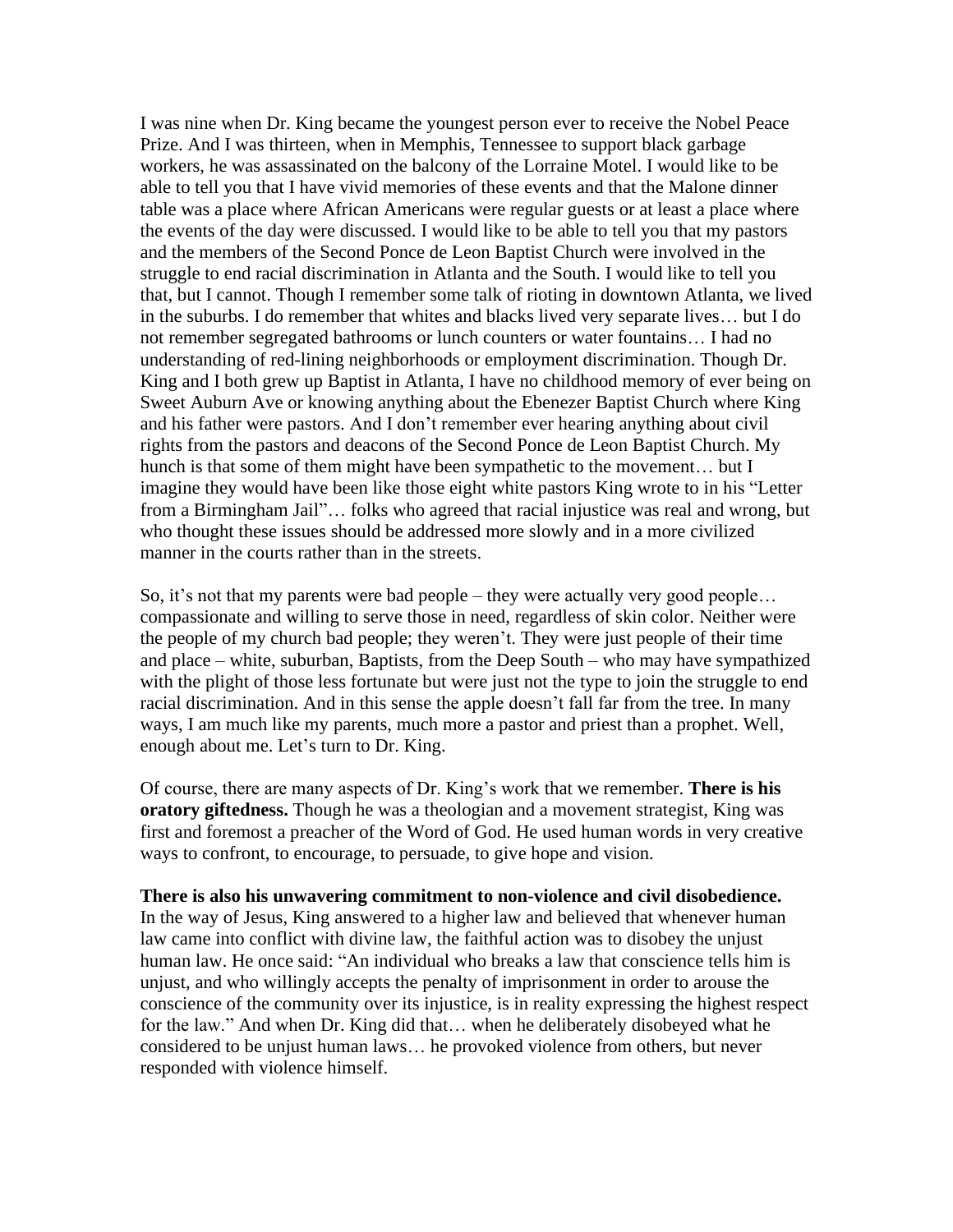**But the aspect of his work that I want to lift up this morning… an aspect that stretches both me and this congregation… is that his faith was a public faith.**  Though nurtured in private prayer and devotion, his was a public faith that led him out into the world. Vincent Harding writes that from the beginning of the movement, King's spirituality came right out of the Gospel of Luke: "The Spirit of the Lord is upon me." And what is the spirit upon me for? So, I can jump and scream and shout and sing? Yes, maybe that. But right then, in Montgomery, Alabama, King was given a different answer. "The spirit of the Lord is upon me" so that I can go and stand with the poor, with the messed up, with the beaten up, with the downtrodden.<sup>1</sup> That was Martin King's spirituality… and that's what led him to say again and again that life's most persistent and urgent question is, 'What are you doing for others?' For Dr. King, a public faith will inevitably have political implications… and the movement he led clearly had political ends. You may have heard his response to those who complained that changing the laws was never enough. He is quoted as saying: "It may be true that the law cannot make a man love me, but it can keep him from lynching me, and I think that's pretty important." Yet, even as he pursued political ends, he never spoke simply as a politician. Always he was the prophet and the preacher who could see God's hand at work in human history and who gave voice to God's demands upon human life.<sup>2</sup> He was particularly pointed in his word to his Christian brothers and sisters in the church... especially those who were content to remain silent. "The ultimate tragedy is not the oppression and cruelty by the bad people, but the silence over that by the good people. We will remember not the words of our enemies," he said, "but the silence of our friends." And to the church community, he also reminded us that we are neither the master nor the servant of the state, but rather the conscience of the state. The church must be the guide and the critic of the state, and never its tool. If the church does not recapture its prophetic zeal, it will become an irrelevant social club without moral or spiritual authority.

It was this moral and spiritual authority… this "The Spirit of the Lord is upon me" kind of authority that gave King his untiring confidence that the injustice of racial discrimination would finally end. "I believe that unarmed truth and unconditional love WILL HAVE the final word in reality," he said. "The arc of the moral universe is long," he said, "but it bends toward justice." "This is why right, temporarily defeated, is stronger than evil triumphant." And it was this moral and spiritual authority that he worked so hard to nurture and protect by taking the high road of love and nonviolence. In his very first public statement as leader of the Montgomery bus boycott, he said, "We must keep God in the forefront. Let us be Christian in all of our action. We must not hate our white opponents, but always be guided by Christian love while seeking justice… Darkness cannot drive out darkness; only light can do that. Hate cannot drive out hate; only love can do that. I have decided to stick with love," he said. "Hate is too great a burden to bear." Rev. Woodie White is a now-retired United Methodist bishop who has been writing a "birthday letter to Martin" every January since 1976.<sup>3</sup>

<sup>1</sup> Vincent Harding in "Dangerous Spirituality," *Sojourners,* January-February 1999.

<sup>&</sup>lt;sup>3</sup> Bishop Woodie W. White's annual birthday letter to Martin Luther King, Jr. 2007http://www.gbod.org/worship/default.asp?act=reader&item\_id=6497&loc\_id=733,1151,54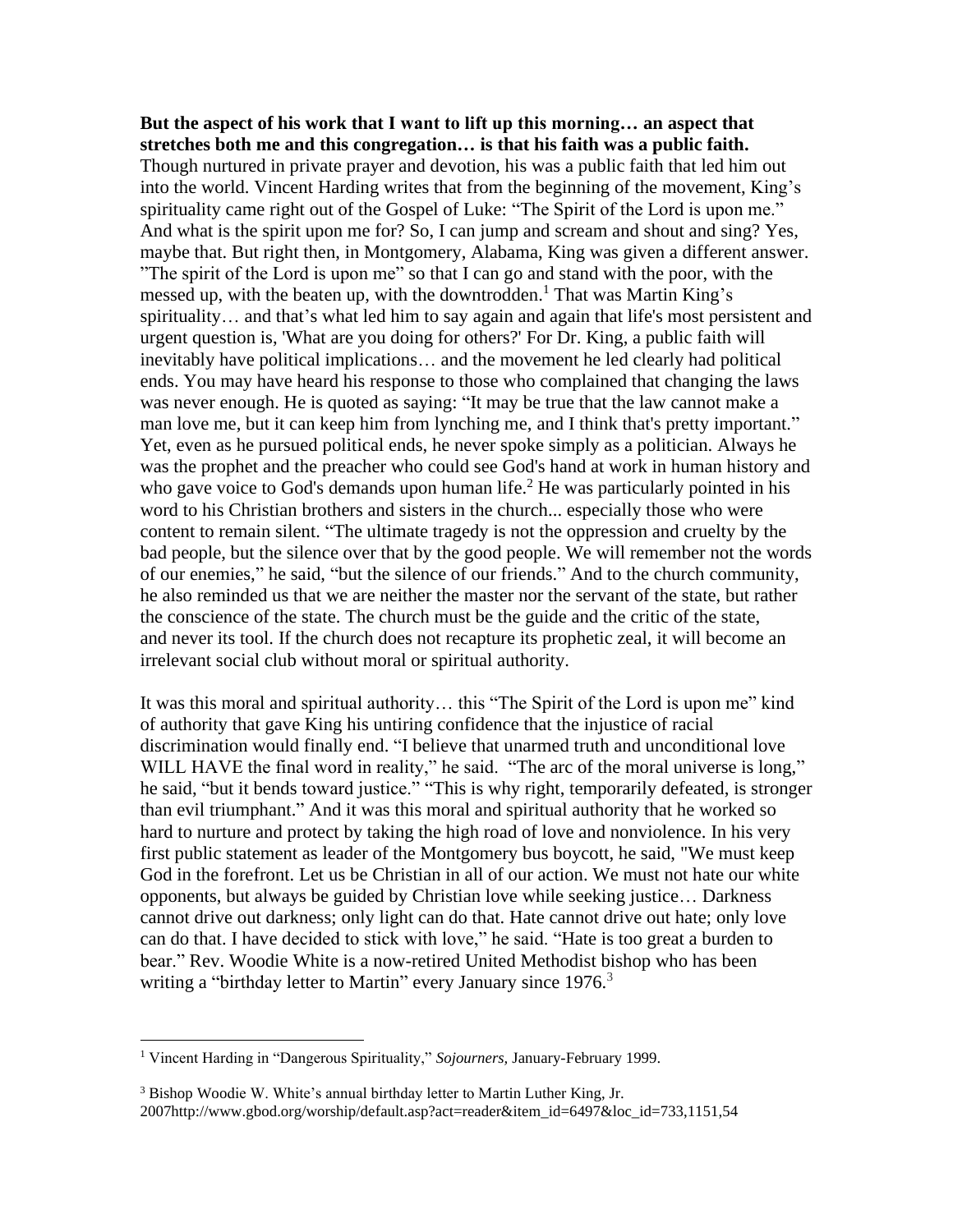He said he writes these letters that he knows will never be answered, to update King on how our nation is accomplishing and not accomplishing his dream. He does it to affirm the progress and to not get discouraged by the setbacks… and he says that as a nation, we are light-years ahead of where we were in King's day. But he also writes this letter to remind himself that there is still so much work to do. Some of that work is clearly political… you cannot follow the news and not know that. And yet, some if that work is personal… and that's where I want to end this morning. Allow me to read to you from Bishop White's letter dated January of 2007. Bishop White wrote to Martin:

> *We seem to be at a curious juncture in America in the area of race. On the one hand, systemic and institutional racism are giving way to a more racially inclusive society. On the other, individual daily acts of prejudice and racism can still be encountered routinely. White America, I believe, does not fully appreciate that black Americans live with the uncertainty of where and when these acts will occur. They could show up in the actions or comments of a waitress, taxi driver, supervisor, co-worker, clerk or even a "friend." And they most often do!*

I've had the privilege of being a part of racial reconciliation conversation groups in three cities where I have served. Inspired by the awareness that the only way things are going to really change is if we actually talk to one another and really know one another, these groups have taught me many things, yet one thing especially. It is that what Bishop White says is still true:

> *… individual daily acts of prejudice and racism can still be encountered routinely.*

Friends, you and I don't even see these acts of prejudice and racism… and because of that, we should never assume they don't happen just because they don't happen to us. What my African American pastor friends … men and women who are well-educated and religious leaders in their communities… and who look just like you and me except for their skin have opened my eyes to these individual acts of prejudice that occur on the street, trying to rent an apartment, buying groceries at the local store. People of color are treated differently in Louisville and in Ames and in Hickory.

#### **Then Bishop White continues:**

*Martin, I have arrived at the sobering conclusion that individual acts of prejudice and racism will have to be confronted for a long time. They seem endemic to the human psyche and they can run deep. They do not automatically disappear with succeeding generations.*